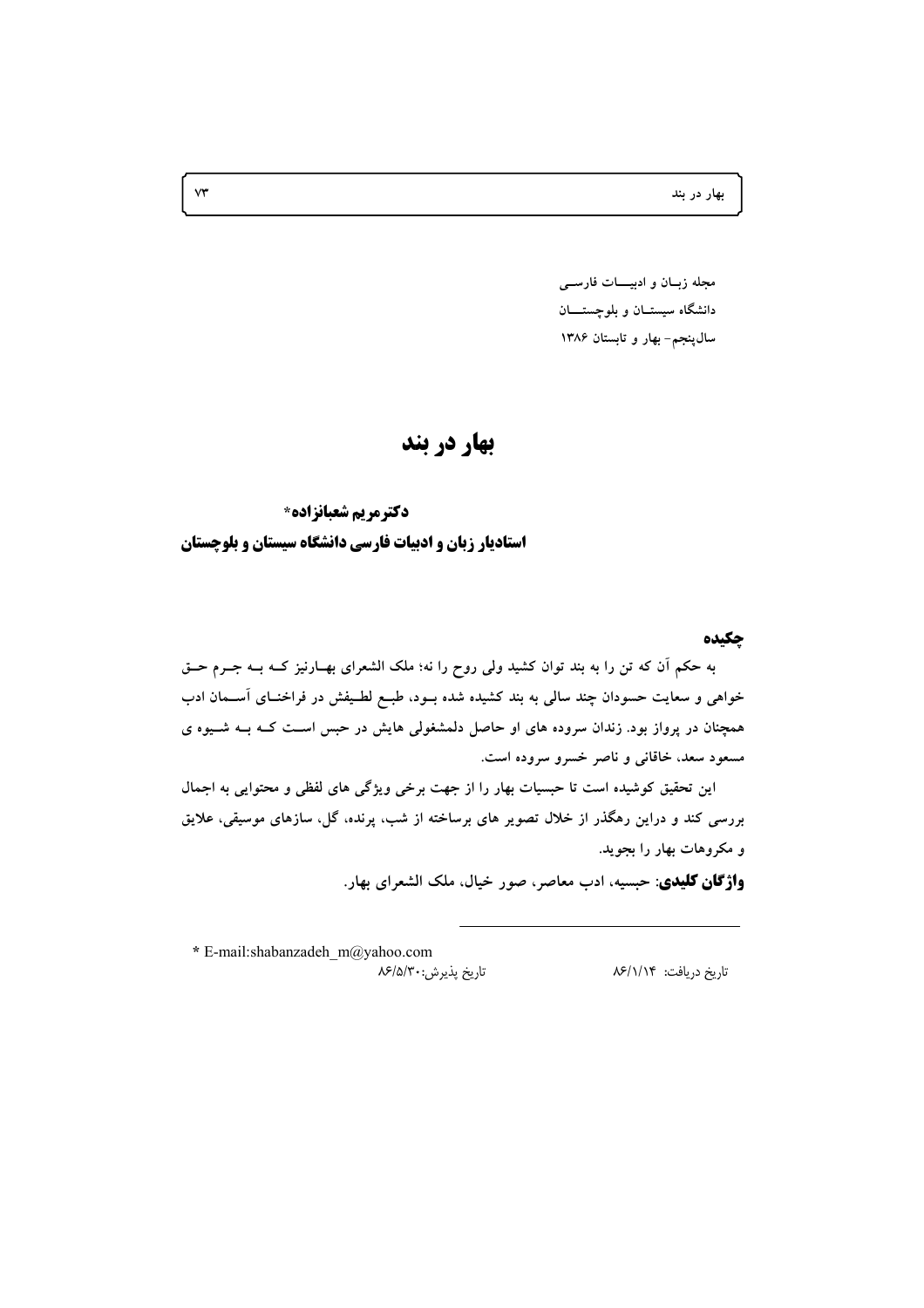#### مقدمه

زندان سروده یا حبسیه از انواع شعر فارسی است که در آن شاعر اندوه و رنج و احساسات و عواطف خود را در زندان توصیف می کند (شمیسا، ۱۳۷۰: ۲۶۸). رزمجو حبسیه را در ذیبل بث الشكوى مطرح كرده است : «بث به معنى اندوه سخت، اندوهي كه بـه سـبب شـدت آن را نهان نتوان داشت. آشکار کردن راز و اندوه خویش یا فاش کردن خبری است و شکوه به معنــی شکایت کردن و گله مندی و ناله و فغان و زاری است. و بث الشکوی درد دل و شکایت کـردن از رخداد های رنج اَور و دردناک زندگی است»(رزمجو، ۱۳۷۰: ۱۰۹).

در طول تاریخ شاعران بسیار به بند کشیده یا در تبعیدگاه در انزوا به سختی به سر برده انــد و رنجنامه ی زندان و غم غربت را به شعر سروده اند. مسعود سعد سلمان، خاقانی، ناصر خسرو از این شمارند. زندان سروده های مسعود سعد از جهت القای احــساس او را ســرآمد ایــن فــن معرفی می کند ولی تکلُّف خاقانی در این نوع شعر مقام او را کاهش می دهد. «خاقــانی هــم بــا اّنکه حبسیات قوی، دارد بیانش چنان متصنع و پر حشمت است کــه خواننــده بنــدرت جــرات می کند در دل خویش با او همدردی کند»(زرین کوب، ۱۳۷۱: ۱۵۶). استاد یوسفی دلیل برتری حبسیات مسعود سعد را حقیقت نمایی و اصالت آن بر می شمارد: «حبسیه های مسعود سعد کــه اثر هنری اوست، سرشار از از حقیقت است و کمال اصالت را دارد، زیرا نمودگار قریب بیــست سال زندگی او در زنجیر زندان است»(یوسفی، ۱۳۷۳: ۱۰۴).

پژواک ناله ی زندانی قلعه نای، مسعود سعد، از فراسوی قرن ها هنوز گوش جــان را مــی نوازد:

یستی گرفت همت من زین بلند جای نالم ز دل چو نای من اندر حصارنای جز ناله های زار چـهآرد هـوای نای آرد هوای نسای مسرا نالسه های زار (مسعود سعد، ۱۳۶۲: ۵۰۳)

ناصر خسرو هم چنین ناله های سوزناکی از دره یمگان سر می دهد:

٧۴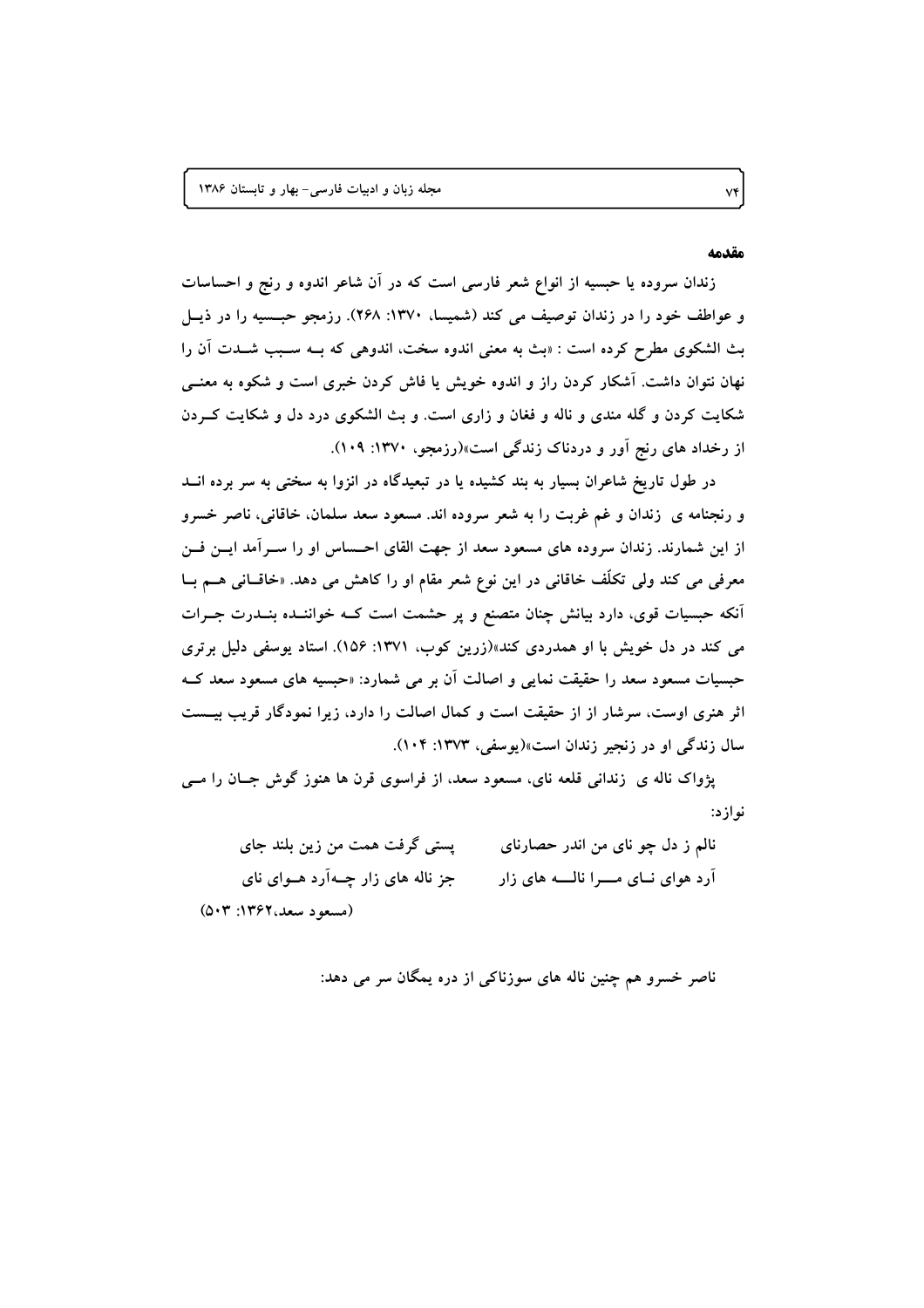| بر یکی مانده به یمگان دره زندانی …  | بگذر ای باد دل افروزخراسانی      |
|-------------------------------------|----------------------------------|
| تن گــدازنده تــــراز نــال زمستانی | دل پر اندوه تر از نار پر از دانه |
| (ناصر خسرو، بي تا: ۴۳۵)             |                                  |

زنجیر زندان، ساق پای خاقانی را نیز سوده است: صبحدم چو کله بندد اَه دود اَسای من ٪ چونشفقدرخوننشیندچشمشبپیمای من مار دیدی درگیاپیچانکنون در غار غم مار بین پیچیده در ســـاق گیــا آسای من (خاقانی، ۱۳۶۸: ۳۲۱)

معمولا شاعر زنداني، شعر را جهت تسليت و نوعي دلخوشي براي دل خود مي سـرايد بــه همین دلیل در حبسیات با شعری ساده و صمیمی و به دور از تکلف مواجهیم. حتی خاقانی ک شعرش آکنده از آرایه هاست در حبسیات بــه ســادگی گــرایش دارد. در چنــین اشــعاری بیــان عواطف و احساسات رقیق موجب می شود تا شاعر از پیچیده گویی و تعقید و حکمــت نمــایی سر باز زند. اوج غلبان احساسات را در حبسیه ها می توان دید. چون شاعر به امید دریافت صله و یا تفاخر به درباریان شعر خود را نمی سراید. سوزی و دردی او را به سخن واداشته است. در میان شاعران معاصر استاد ملک الشعرای بهار و فرخی یزدی و مهدی اخوان ثالث زندان سـروده دارند. «بهار با وجود آن که کمی بیش از – هشت نه ماه در زندان سر نکرده است، بی شــک در این زمینه پر شورترین شاعران بندی در زبان فارسی است»(ظفری، ۱۳۸۰: ۴۱۵).

مثنوی «کارنامه زندان» شرح حبس و تبعید بهار از سال ۱۳۱۲ تــا ۱۳۱۴ اسـت کــه شــامل ۲۵۰۰بیت است. در قصاید و غزلیات و قطعات بهار نیز اشعاری یافت می شود کــه بــا حبــسیه سازگار است. بهار در این اشعار همدردی مخاطب را بر می انگیزد بطـوری کــه گــاه اشــک از ديدگان خواننده فرو مي غلتد.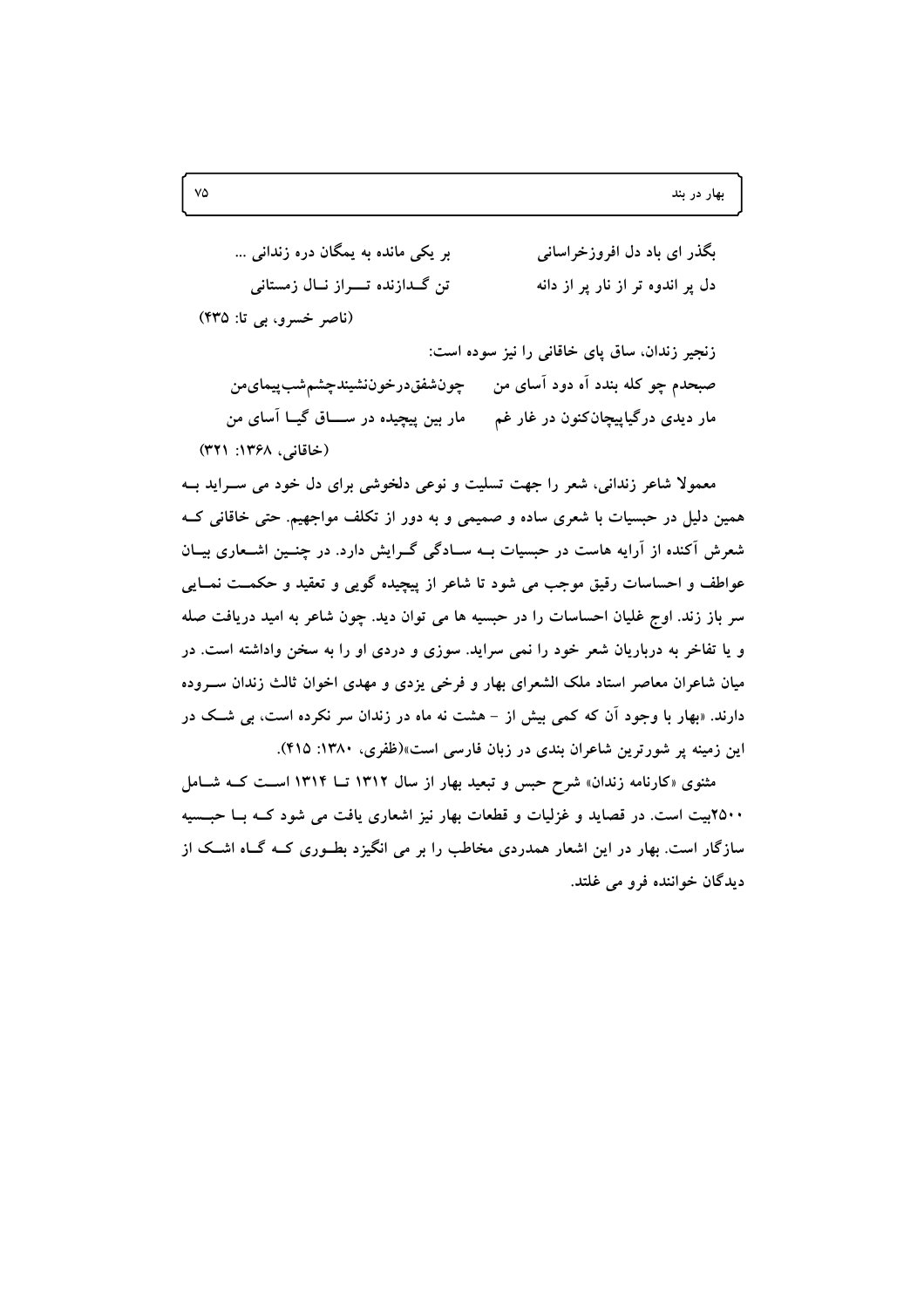## **زندان سروده های بهار** بهار در حبسیات خود به اشعار مسعود سعد توجه داشته و چند جا خود را پیرو او و حتــی برتر از مسعود و چند شاعر دیگر قلمداد کرده است: از پس سعدی وحافظ کز جلال،معنوی پیایسه ایسوانشسان بسیر تبارک کیسوان بود آن اساتید دگــــر هستند شاگــرد بهار گر «امامی»گر«همام» ار«سیف» گر«سلمان» بود (بهار، ١٣٥۴: ج ١، ۴۹۳) شعر او بیشتر تداوم سبک خراسانی است که با زبان امروز سروده شده است. برخی ابیـات تأثیر گذار و سوزناک وی در حبسیه ها چنین است: زیــن جدا از بوستانLیاد آورید دوستان از دوستان یاد آورید کـــرده دور از آشیان یاد آورید عندلیبی که دستان های دهــر (بهار، ١٣٥۴: ج ١، ۶١۵) من نگویم که مرا از قفس آزاد کنید قفسم برده به باغی و دلم شاد کنید (بهار، ١٣٤۵: ج ٢، ٣٩٨) رگ های زرد تار کشیده بر استخوان چون بربط شکسته به کنجی فتــاده ام هر گه که تند باد حوادث و زد بهمن از هر رگم چو چنگبر آید یکیفغان (بهار، ۱۳۵۴ :ج ۱، ۵۸۷)

عشق به وطن و آزادی خواهی انگیزه ی اوست. این مفاهیم یکی از پر بسامد ترین مضامین اشعار اوست:

| پردل و بــاشرف و زیرک سار       | ای جوانان غیـــــــور فـــــردا  |
|---------------------------------|----------------------------------|
| حــرم پاک وطن را یک بــــار     | پاک سازید ز گرگان دغـــا         |
| (بهار، ۱۳۵۴: ج ۱، ۵۶۵)          |                                  |
| کامد به دست هموطنانم به سر زمان | عمری سخن به خیر وطن گفتم ای دریغ |
| (بهار، ۱۳۵۴: ج ۱، ۵۸۸)          |                                  |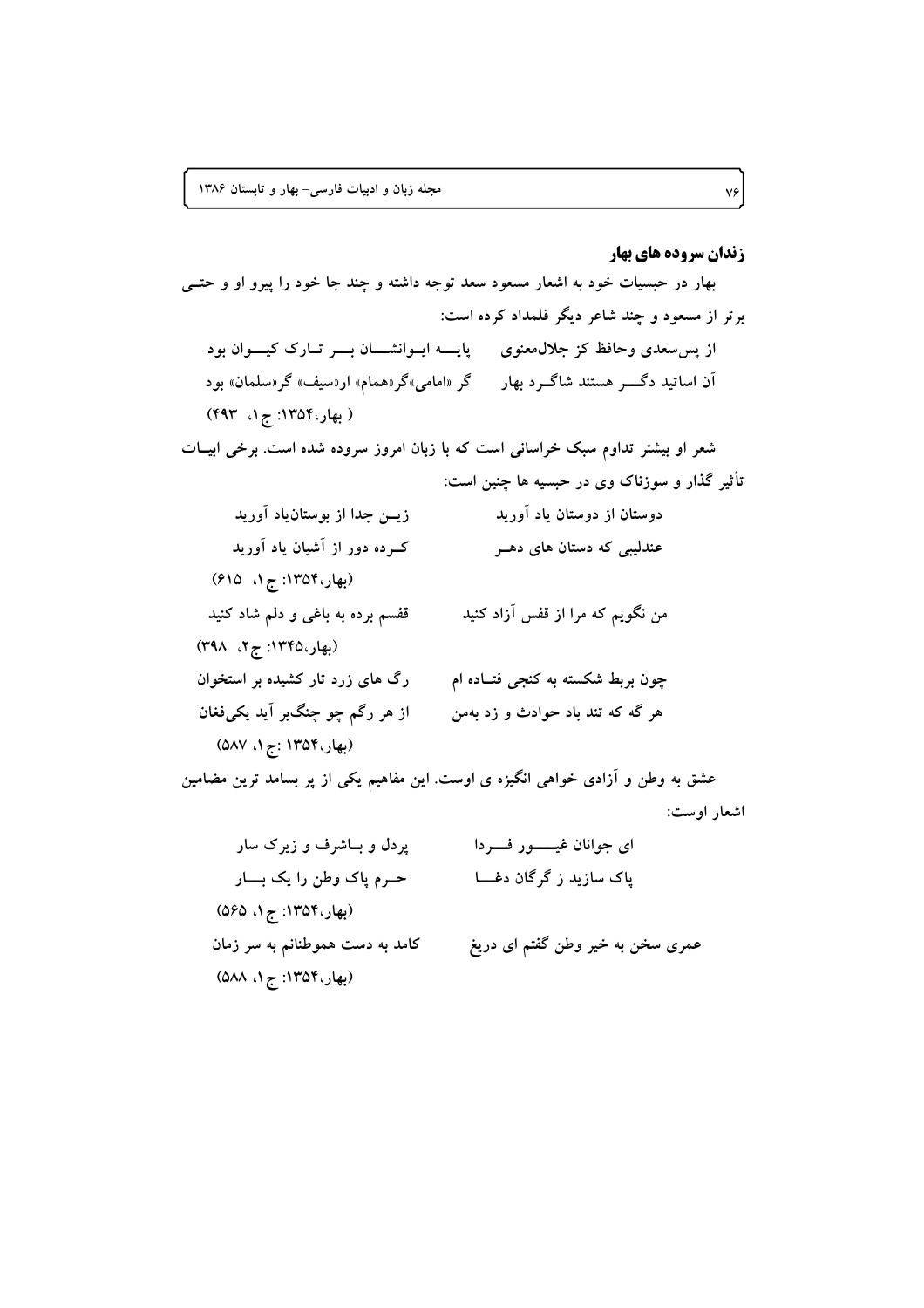بس که درمیدان آزادی کمیتم تند راند گیتی کج رو به زندان می دهد کیفر مرا (بهار، ۱۳۵۴: ج ۱، ۵۸۰) تا ابد زین جرم مطرود در سلطـــان بود چیست جرمش؟ کرده بیش از آزادی حدیث (بهار، ۱۳۵۴: ج ۱، ۴۹۲) او از این که بی هیچ گناهی او را هم بند دزدان و خونیان کرده اند، ناراضی است: در محیطی کامتیازی نیست بین فضل و جهل  $\vec{a}$  آن مکررزنده باد و این مکرر زنده باد (بهار، ۱۳۵۴: ج ۱، ۳۶۹) با این همه هرجا فرصتی یابد فریاد حق خواهی سر می دهد .بهار می داند که به جرم فضل و دانش گرفتار شده است و همه جا آزادگی خود را فریاد می کند: راست اگرخواهی گناهمدانش وفضل من است می در قفس ماندبلی چون مرغ خوش الحان بود (بهار، ۱۳۵۴: ج ۱، ۴۹۱) خوار دارد لاجرم اين دهر خر پرور مرا سابقم در هر هنر چون ابرش تازی نژاد (بهار، ۱۳۵۴: ج ۱، ۵۸۰) با همه ی این احوال، او نا امید نیست و چون نیما غــم خفتگــان خــواب از چــشم هــایش می رباید و به امید طلوع سپیده ی آگاهی مردم بیدار می ماند:

| دم به دم دوخته بــر شیشــه نگاه       | به امیدی که مگـــــر فجــــر دمیــد |
|---------------------------------------|-------------------------------------|
| چشم بی خواب مــن وشیشهسیاه            | در پــس شیشــــــــه در گشت سپیــد  |
| دل من تفتـــه و چشمـــــم بيــــــدار | شمع شد خامش و ساعت همخفت            |
| غــم و انديشــــه اين شهر و ديار      | شده بـا زحمت بيـــدارى جفـــت       |
| (بهار، ۱۳۵۴: ج ۱، ۵۶۳)                |                                     |
|                                       | .                                   |

و چون از فریادخواهی طرفی نمی بندد بر خود نهیب می زند که خاموش! ای مرد حدیث آتشین بس کن مسمع پنهان کن آتشی به خاکستر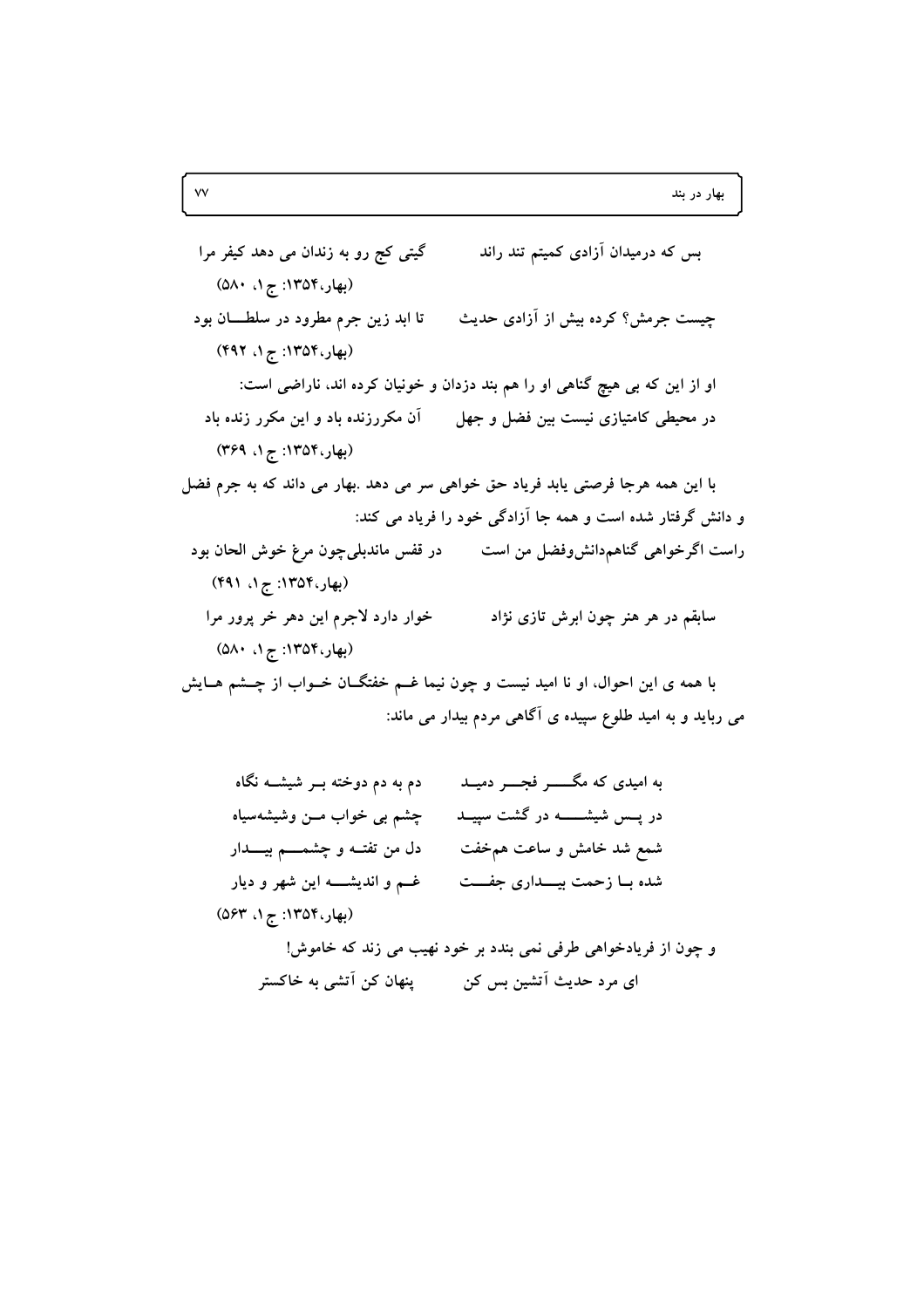نشنیدی و نوحه بر وطن کردی  $\qquad \qquad$  با نثری آتشین و نظمــی تر (بهار، ۱۳۵۴: ج ۱، ۳۴۹)

گاهی از شدت اندوه از گردش چرخ فغان سر می دهد و از این که جسم نا توانش گرفتــار زندان شده، اندوهناک است وضــمن بیــان دردمنــدی خــویش، از اوضــاع نابــسامان جامعــه و شورش های اقوام یاد می کند:

| ناتوان تــــر ز تـــــارهایقصب   | من كيم، چيستم، تنسى لاغسر    |
|----------------------------------|------------------------------|
| به تعصب بــــــــــر او زند مخلب | کیست گنجشک تـــا عقاب دلیر   |
| نه رئيس لرم نــــه شيــخ عرب     | نه بلوچم من و نه کرد و نهترک |
| (بهار، ۱۳۵۴: ج ۱، ۴۸۵)           |                              |

و گاه استوار قامت بر می افرازد:

| اخگر زنم اگر چه تــن از اخگر آورند | من نيز با چراغ بلاغت به جانشــان    |
|------------------------------------|-------------------------------------|
| هر چندپیش خامه مــنخنجــــر آورند  | اندامشان بدوزم با نوک خامــــــه ام |
| فردا که خلق را به صف محشر آورند    | ور بگذرم به خواری گیرم گلو یشان     |
| (بهار، ۱۳۵۴:ج ۱، ۳۰۳)              |                                     |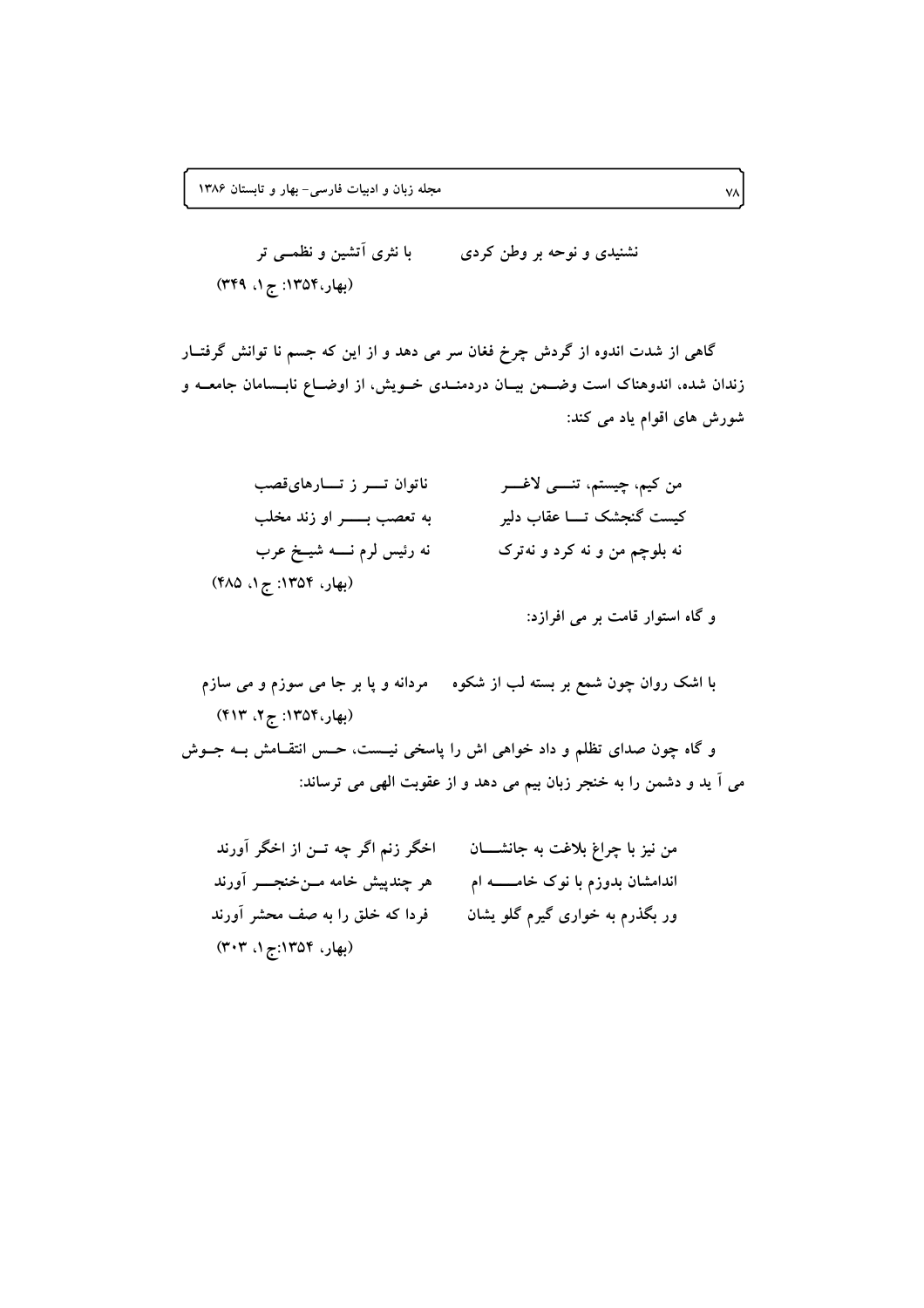## جنبه های زبانی و ادبی شعر بهار

با آن که ملک الشعرای بهار در اقتفای مسعود می سراید ولی در اشعار او تفاوت هـایی بـا شعر مسعود سعد وجود دارد: « در دیوان او (مسعود سعد) با طبیعت زنده و متحرک کمتر روبرو می شویم. این سکون و مردگی عناصر طبیعت در شعر او نسبت به گویندگان دوره ی قبل بیــشتر از این برخاسته که وی در زمینه ی طبیعت به ویژه طبیعت باغ و صحرا و دشــت و ابــر و بهــار، شاعری است که تجربه ی مستقیم کمتر دارد زیرا بیشتر عمر او بخصوص اوج شـاعری وی در زندان گذشته »(شفیعی، ۱۳۷۰: ۵۹۶). اما در شعر بهارعناصر طبیعت حضور مستقیم دارنــد. او از گل ها و پرندگان بوستان، و…یاد می کند که با خاطرات آنها زنده است ۖ وآنهــا را در شــعر بــه تصویر می کشد. حتی ً سر و صدای محیط بیرون زندان، و مناظر زشت اَن وحوادثی کــه بــر او گذشته و …نیز در شعر او حضور دارند. بازتاب منطقه و محیط زندگی شاعر از خلال توصـیف او از فضای زندانش، که در کنار خیابان واقع شده، آشکار است:

| فرفرواگون و بسوق و عرعر ماشیـــــــن    | چق چق پای ستور و همهمه خلق |
|-----------------------------------------|----------------------------|
| عربده بنز همچـــــــو کـــــوس سلاطين … | تق تق نجار و دمدم حلبے ساز |
| هست صداشان جگر خراش دوچندین…            | ناخن اگربەمس كشندچگونەاست  |
| (بهار، ١٣٥۴، ج ١: ۴٨٨)                  |                            |

یا در جایی که زندانبان از فرا رسیدن بهار و شکفتن گل سرخ به او خبر می دهد او به پاد باغچه اش و خاطرات خوشی که در کنار آن با عزیزان داشته اشک می ریزد.

مژده ای خواجه که امروز گل سرخ شکفت دوش زندانبان بگشاد در و با من گفت یادم از خانه خویش آمــد و مغــــزم آشفت ناگهان اشکم از دیده روان شــد زیرا (بهار، ۱۳۴۵: ج ۲، ۴۳۳)

مناظری که بهار از زندان و حبس ارائه می کند طبیعی تر است و از اغراقسی کــه در شــعر خاقانی و مسعود به چشم می خورد، پرهیز کرده است. تصاویر خاقانی از زندان بیشتر آکنــده از اژدها و موجودات خیالی است ولی بهار از عذاب پشه، گرمای تابستان، اثاثیــه محقــر و چــرک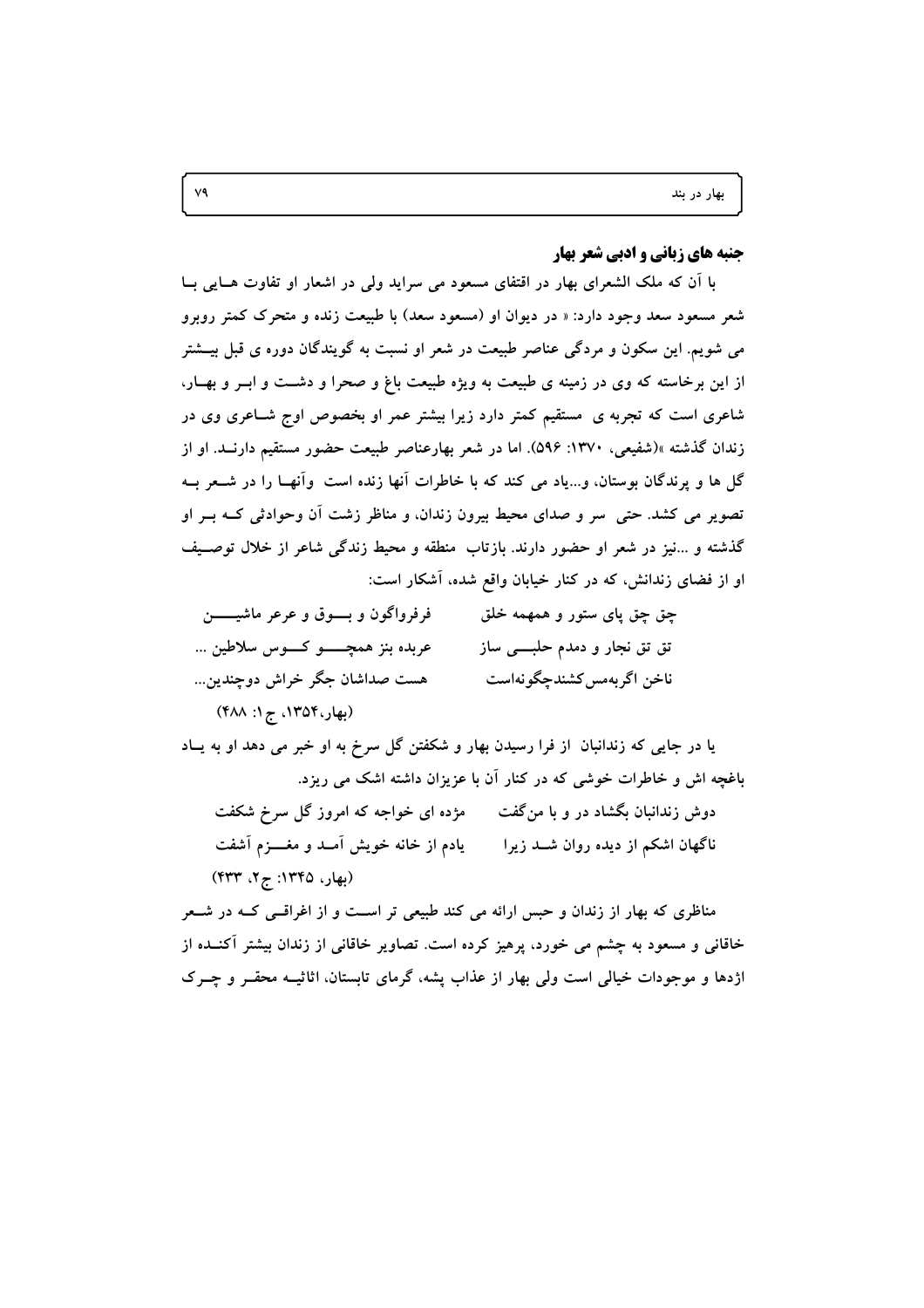آلود زندان، سر و صدا و رفتار زندانبان شکایت می کنـد. و همـین امـر شـعر او را طبیعـی و واقعی تر می سازد. دکتر زرین کوب دلیــل مــأنوس تــر بــودن حبـــسیات او نـــسبت بــه زنــدان سروده های مسعود سعد و خاقانی را در معاصر بودن بهار می داند(رهنمای خرمی، ۱۳۷۰: ۶۱). بهار زندان را چنین توصیف می کند:

منظرم دیوار و موشم مونس و کیکم ندیم باد زن اَه پیاپی، شمع سوز جان بود (بهار، ١٣٥۴: ج ١، ۴٩٢) برخاک فکنده بر یکسی زیلسو ير گند چو گـــور مــــــرده کافر افکنده به صدر بالشي چرکيسن (بهار، ۱۳۵۴: ج۱، ۳۴۹) وز خستگی شب شده ام رنگ پشه از زحمت روز گشته ام قد مگس (بهار، ١٣٤٥: ج ٢، ٥٢٣)

## کهن گرایی و نوآوری

«حقیقت این است که بهار از یک سو شیفته ی نمونه ها و یادگار های شعر قدیم است و از سوی دیگر از تحول زمان و مقتضیات روز بی خبر نیست و بــه همــان ســبک و زبــان و آهنــگ گویندگان قدیم سخن می گوید و با این همه میل دارد روش های جدید را با اصول شــعر کهــن سازش دهد»(اَرین یور، ۱۳۷۲: ۳۳۹). او خود در کارنامه زندان اعتراف کرده است که به هنجار و شیوه استاد سنایی آن مثنوی را آغاز کرده است:

| اوستـــاد سخنــــوران قديــم | پس به هنجار آن بزرگ حکیم       |
|------------------------------|--------------------------------|
| تا کی اَید به سر حدیث دراز   | کردم این کارنامــــه را آغــاز |
| (بهار،١٣۴۵: ج ٢، ٣١)         |                                |

ولي خود در جايي از سخن کهنه اظهار دلزدگي مي کند و ميل به سوي تجدد و نــو آوري دار د: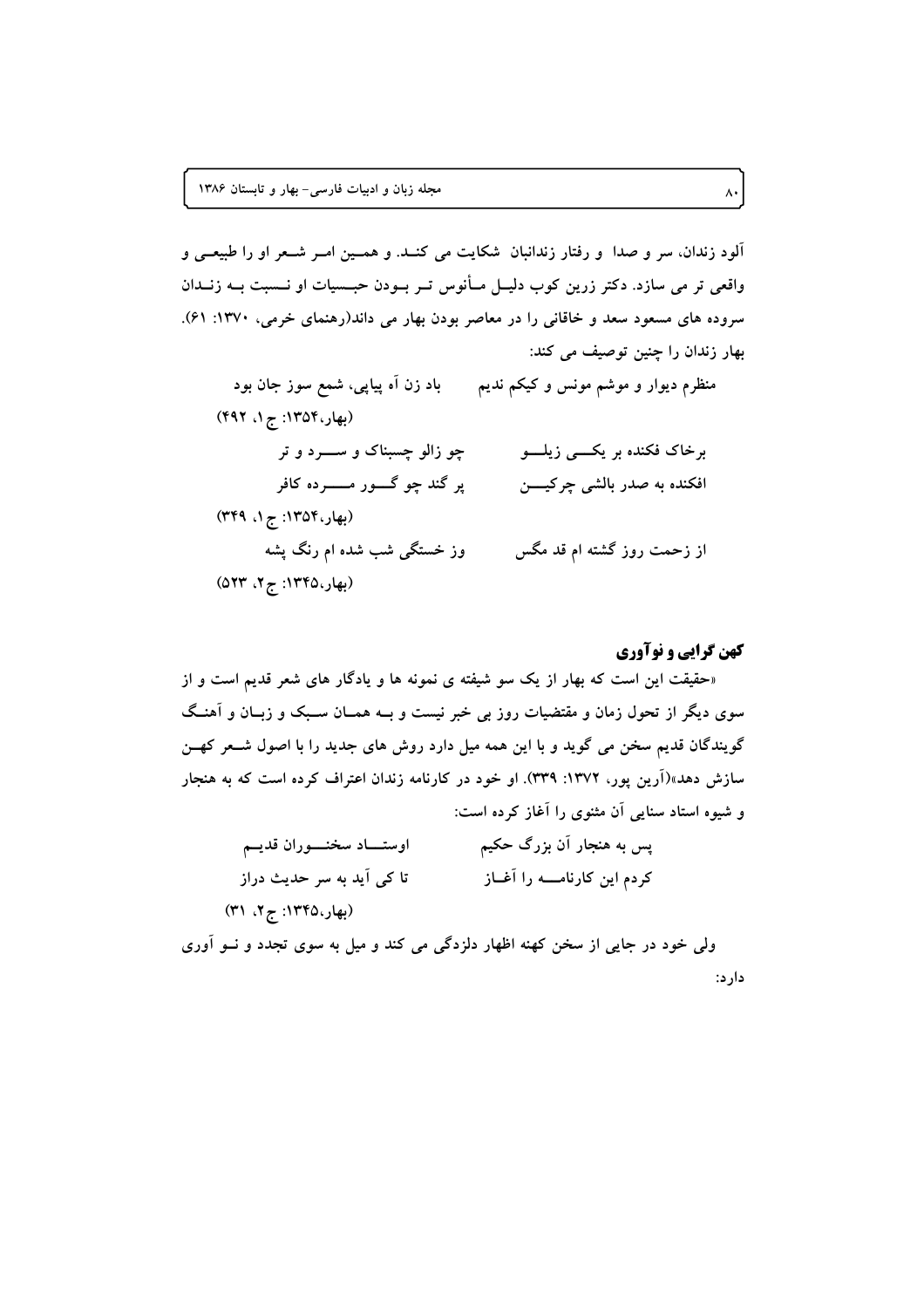که رنجیدم ز شعر انوری و عرفی و جامی بھارا ہمتی جو اختلاطی کن به شعر نو (بھار، ۱۳۵۴: ج ۱، ۵۳۶)

با این همه در دیوان او اشعار فراوان می توان یافت که شعر شاعران گذشته را تضمین کرده است و ایشان را جواب می گوید. به دلیل محدوده ی این پژوهش در حوزه ی زندان سروده ها، نمی توان همه تحولات و نو اَوری های شعر بهار را بر شمرد. یژوهشگر تنها برخی موارد را کــه در حبسیه ها آمده است سراغ می دهد.

در آثار او لغات و ترکیبات نو و کهن در کنار هم نشــسته انــد. او از اصــطلاحات و فنــون جديد بهره مي جويد.

> بانک او بانک فضه و ذهب است بانک من بانک دانش و ادب است

در دایره ی واژگان او لغات کهنه جایگاهی وسیع دارند بطـوری کــه اگــر لغــات جدیــد و مفاهیم امروزی و تکنولوژی جدید در دیوان او نمی بود گمان می رفت شعری از شاعران قدیمی است:

به یکم تنگنای مانــــــده درون چون به دیوار در شــده مثقب (بهار، ۱۳۵۴، ج۱: ۴۸۵) مجرمي کو به کرده خستو نيست چاره اش غیر زور بازو نیست (بهار، ١٣٥۴، ج٢: ١۴) چون شیر نرم به حبس گاه اندر روپه پازې نگر کـــه افکندنــــد (بهار، ١٣٥۴، ج ١: ٣۴٩) گاه بهار خود از ترکیبات کهن اظهار ملال می کند:

مکرر گر همه قند است خاطر را کند رنجه ہے ز بادامم بد آمد بس که خواندم چشم بادامی (بهار، ۱۳۵۴، ج ۱: ۵۳۶)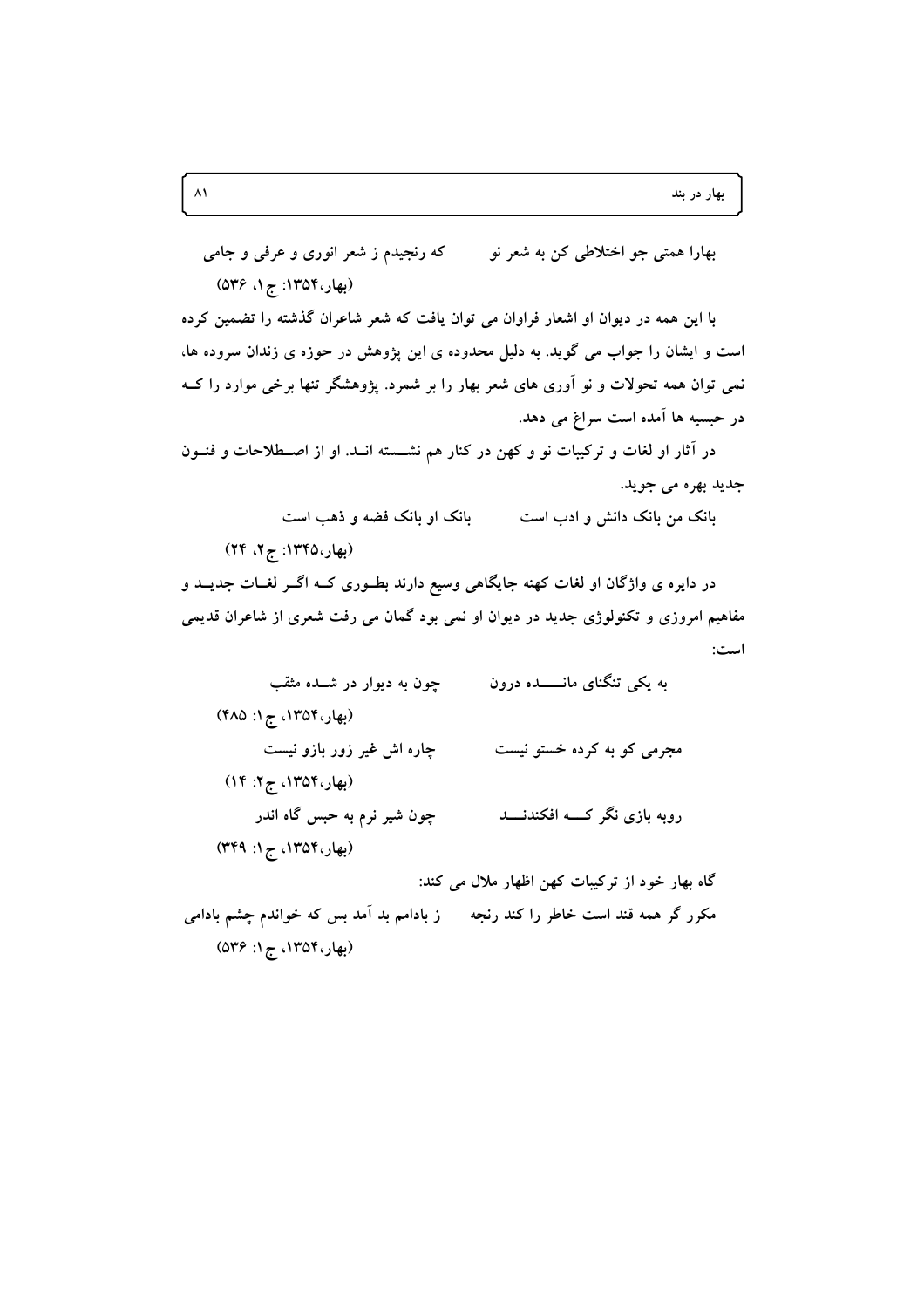ولی «در دیوان اشعار بهار لغات و اصطلاحات شعر قدیم از عبیر و دیبا، عقیق و مهـر گیــا، کاروان و جرس، یوسف و پیراهن، شیرین و کوهکن، رقیب و اغیار، بت فرخار، نــرگس غمــزه زن، طاق ابرو، محراب نماز، سهم عظیم دارنــد»(آریــن پــور، ۱۳۷۲: ۳۳۹). بــا ایــن همــه او از ترکیبات کنایی تازه نیز در حبسیات بهره می جوید:

از پا و دست و سینه و پشت و شکم  $\mathbf{j}$  از زیر رفته و بازی در آورند (بهار، ۱۳۵۴، ج ۱: ۳۰۲) بیم اَن بود که بر لب گذرد حرفی مفت دلم آزرده شد از دیدن آن خرمن گل (بهار،۱۳۴۵، ج۲: ۴۳۴) لغات و ترکیبات محلی خراسانی نیز در شعر او جایگاهی دارند: ز هم جدا شوند چو دزدان زیک کنار مسعور یک کنار روی به یکدیگر آورند (بهار، ۱۳۵۴، ج ۱: ۳۰۲) خویش را کرده مستعد و تیار من خود از پیش دیده بودم کار (بهار، ۱۳۴۵، ج۲: ۱۰) برخی آرایه های ادبی در حبسیات خوش نشسته اند: کودکان اشک در گیرند گرد اندر مرا چون به یاد کودکان از دیده بگشایم سرشک (بهار، ۱۳۵۴، ج۱: ۵۸۱) بیچاره من که رفت سرم بر سر زبان سر بر سر سنان رفت اَن را که نیست بخت (بهار، ١٣٥۴، ج ١: ٥٨٨) همه گل ها بشکفتند به غیر از گل من نوبهار است و بود پر گل و شاداب، چمن (بهار، ١٣٥۴، ج ١: ٥٩٧) ولی گاه توجه فراوان به آرایه ها از سرشاری عواطف می کاهد و شعر را بــه بــازی لفظــی نزدیک می کند: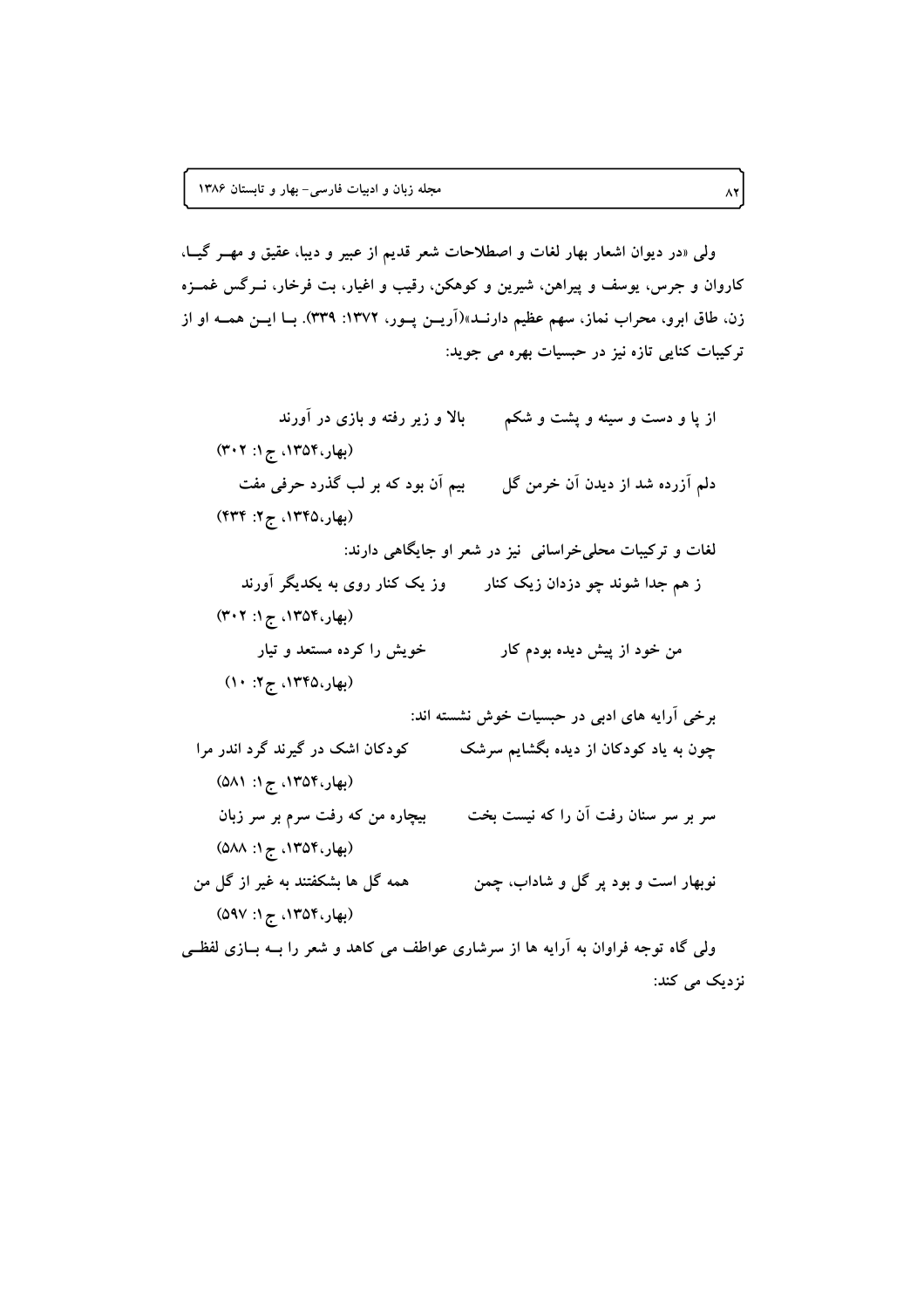محشري شد که سوخت زان دل سنگ هم دل سنگ سوخت هم دل لنگ (بهار، ١٣۴۵، ج ٢: ٢٠) بهار نیزچون مسعود سعد به آرایه ی تشخیص توجه داشته، اجسام پیرامونش را مخــاطبی برای درد دل های خود دانسته است و با آنها سخن می گوید: ای ابر گه گریی و گه خنسدی مسلم نداندت چگونه ای و چندی گه قطره ای از تو بچکد، گاهی  $\qquad \qquad$  باران شوی، چــه نــــادره آوندی (مسعود سعد، ۱۳۶۲: ۵۲۷) ای خامه دوتا شو و به خط مگذر وی نامه دژم شو و زهــم بردر (بهار، ١٣٥۴، ج ١: ٣۴٨) از تو وتیرگــی ات داد ای شب که دلم پاره شد از واهمه ات زین سیه کاری و بیداد ای شب به کجا برد تـوان مظلمه ات (بهار، ١٣٥۴، ج ١: ٥۶١) مضامین قصص دینی و آیات قران در تصویرگری بیشتر شاعران نمود یافته است. بهار نیز چون مسعود سعد به این شیوه در حبسیات روی آورده است: همی مدیح تو داوود وار خوانم من از آنکه کوه رسیل است مر مرا به صدا (مسعود سعد، ۱۳۶۲: ۹) در زلزلـــه جــــــرم مــــركـــــز غبــرا روزی که ز نعــــل مرکبـــــان افتد (مسعود سعد، ۱۳۶۲: ۱۵) که اشاره ای است به سوره عادیات. بهار در این راستا یای اندیشه هـای مـذهبی و آیــات رانیز به حبسیه کشانده است و چنین می سراید: روز و شب از شدت گرما به سان قوم نوح هر دم از سیل عرق بر گرد من طوفان بود (بهار، ١٣٥۴، ج ١: ۴۹۲) تعزيت خوان و تعزيتگر دان همه هم شمر و هم امام حسین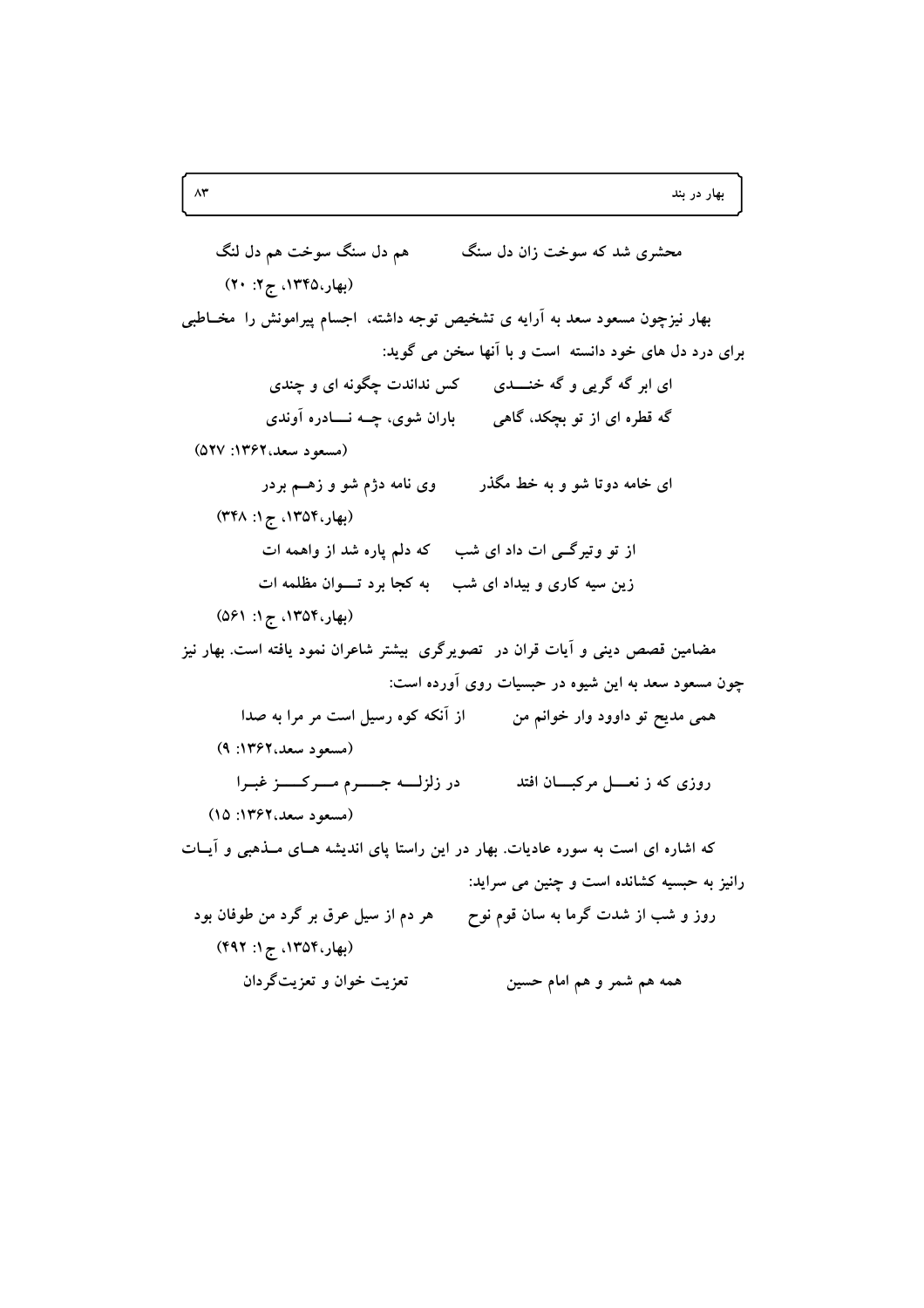همه کوفی نهاد و کافر سان همه صوفي مذاق و ابن الوقت (بهار، ١٣٥۴، ج ١: ٥٩٨) بهار با همه ی توجه به قصص انبیا از اسطوره های ایران باستان نیز غافل نماده از آنها برای تصوير سازي بهره جسته است: بنده چو بيژن در آن و خواب چو گرگين هست خیابان ز هــول، بیشه ارمن (بهار، ١٣٥۴، ج ١: ۴٨٨) اصفهان گشتمه چـاه و مــن بيــــــــزن مانده در شهر اصفهان محبوس نے تھے تقسین کے داردم ایمسسن نه منیژه کــــه با شـــدمءغمخـــــوار (بهار، ۱۳۵۴، ج۱: ۶۰۴)

جلوه ی تصاویرطبیعی در حبسیات

شاعران از طریق خلق تصاویر پرده تازه ای جلو دیدگان خوانندگان شعر خود می گــشایند که عمدتا از تجربیات زندگی ایشان نشات گرفته است. نوع تصاویر هر شاعر صاحب اســلوب و صاحب شخصیتی بیش و کم اختصاصی اوست (شـفیعی، ۱۳۷۰: ۲۱). لـذا مـی تـوان از روی تصاویری که هر شاعر آفریده است شخـصیت و علایــق او را تــشخیص داد. از روی تــصاویر متعددی که بهارخلق کرده است ، عشق او به وطن، آزادی، گل، پرنده و ... آشـکار مــی شــود. تصاویری که بهار از گل ها در ذهن نهفته دارد برای بازنمایاندن درد و رنج زندان نیــز بــه کــار آمده است:

| تا بــا سرشک ابر لب خشک تر کند     | لاله گرفته جام عقیقین بــه زیــر ابر |
|------------------------------------|--------------------------------------|
| زندان خاک بشکفـد وسر به در کند     | وقت است تا که نطفه زندانی نبات       |
| (بهار،۱۳۵۴، ج ۱: ۵۷۶)              |                                      |
| بـــــــر برگ شنبلید چکد آب ناودان | خونابه ریزم از مژه بر عارضین چونانک  |
| (بهار، ۱۳۵۴، ج ۱: ۵۸۶)             |                                      |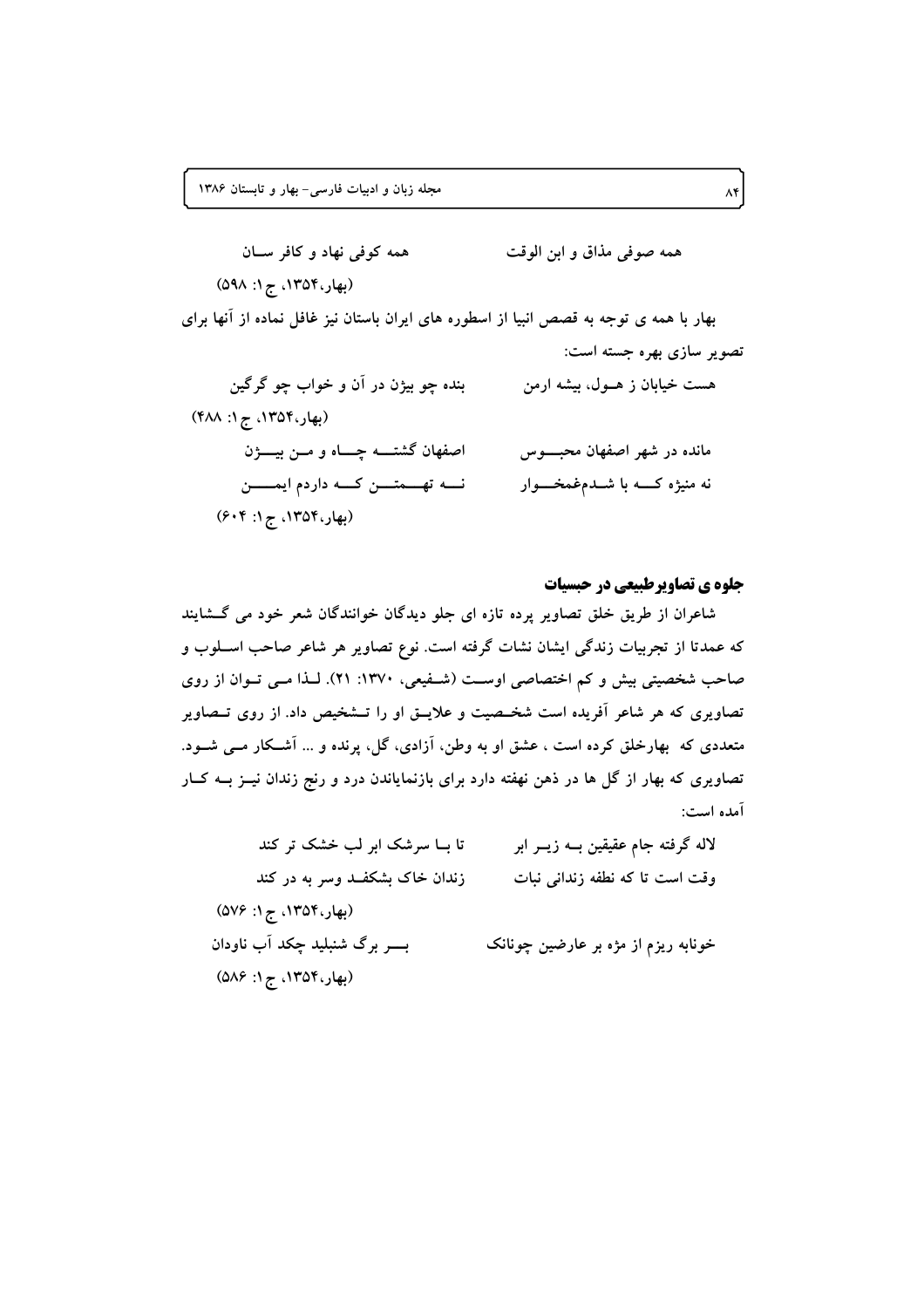می نمایاند: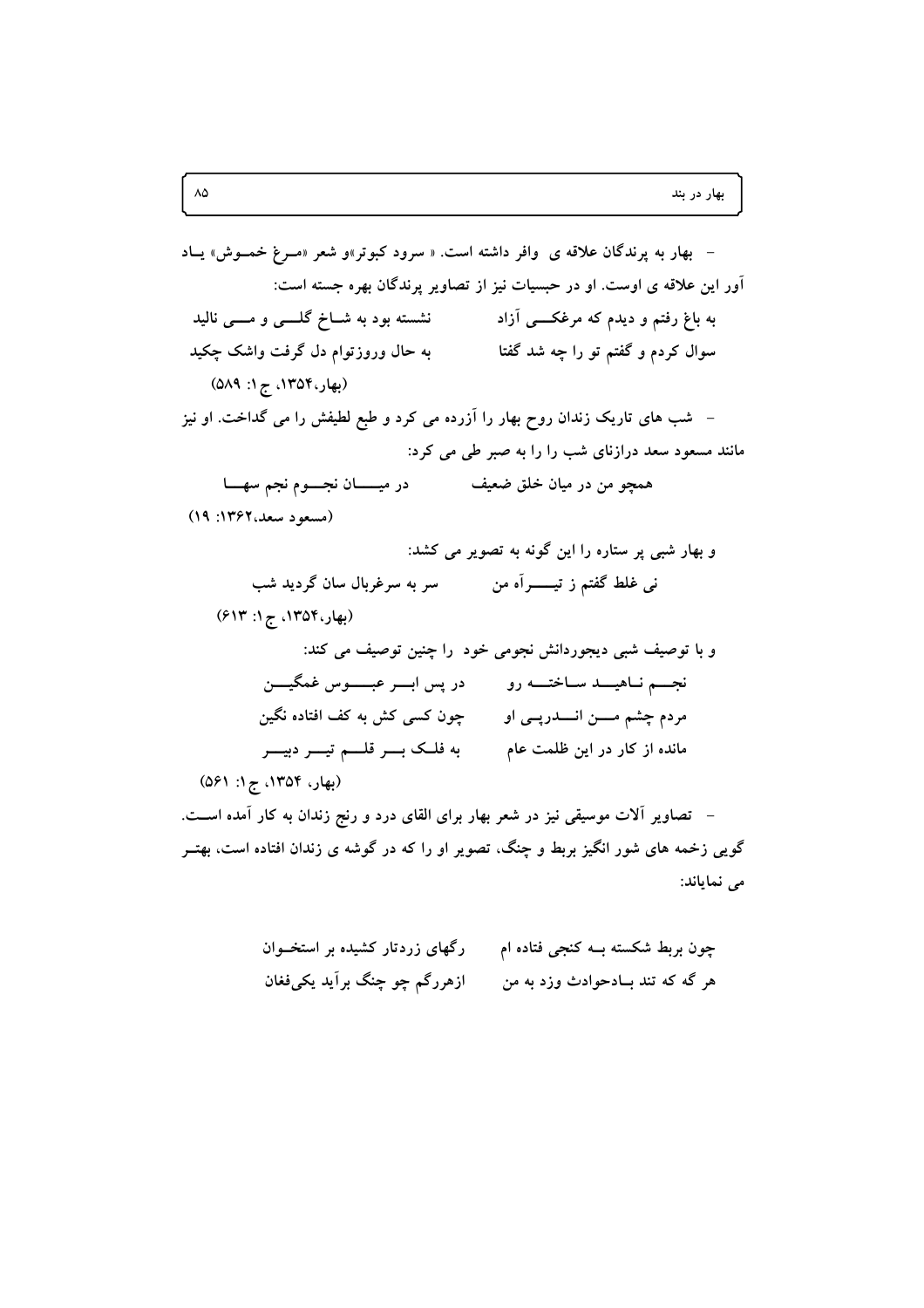ننوازدم کسی ز هزاران هـزار دوست مسلح چنگ شکسته را ننوازند بی گمــان (بهار، ١٣٥۴، ج ١: ٥٨٧) و گاه محبس را به طنز به مجلس بزم، مانند می کند و شدت درد و رنج جــسمی و روحــی خود را که در بزمی نامیمون به زور به توقف واداشته شده است، می نمایاند: چون شب اَید پشه سرنا زن شود من چنگ زن کار ساس و کیک رقص و کار من افغان بود (بهار، ١٣٥۴، ج ١: ۴٨٩) – یکی از شکنجه هایی که بهار از آن آزرده خاطر است سروصـدا اسـت. او از ایــن کــه زندان او در مرکز شهر و در نزدیک خیابان واقع است، ازآلودگی صوتی شـبانه روزی آن جــا شکایت می کند: نا خن اگر روی مس کشند چگونه است مسست صداشان جگر خراش دو چندین در گلوی هر یکی تو گویسی گشته است مستبه طبـــــــل سکنـــــــدر و خـــــم رویین (بهار، ١٣٥۴، ج ١: ۴٨٨) – آلودگی هوا و محیط زندان که تن بیمار او را رنج مـی داده اســت، دســتمایه ای بــرای تصویر سازی او شده است: تنـگ و تاريـــک چــــون دل دشمن کلبه ها بــــیدریچـــــه و روزن نفس آن جا به حبس چون نفس است که هوا نیز اندر آن حبس است (بهار،۱۳۴۵، ج۲: ۱۴) گنده جایسی چسو آغسل ثعلب تنگ سمجي ڇو خانه خر گوش (بهار، ١٣٥۴، ج ١: ٢٨۶) بی تردید فراخنای هنر بهار بسیار پهناورتر است از آنچه که گفته آمد. و رنج زندان ً هرگــز نتوانسته است آن را محدود سازد و چه بسا این رنج و درد، روح حساس او را پالوده تــر کــرده

باشد. بی شک هنر بهار و مضمون سازی او در این مختصر نمی گنجد.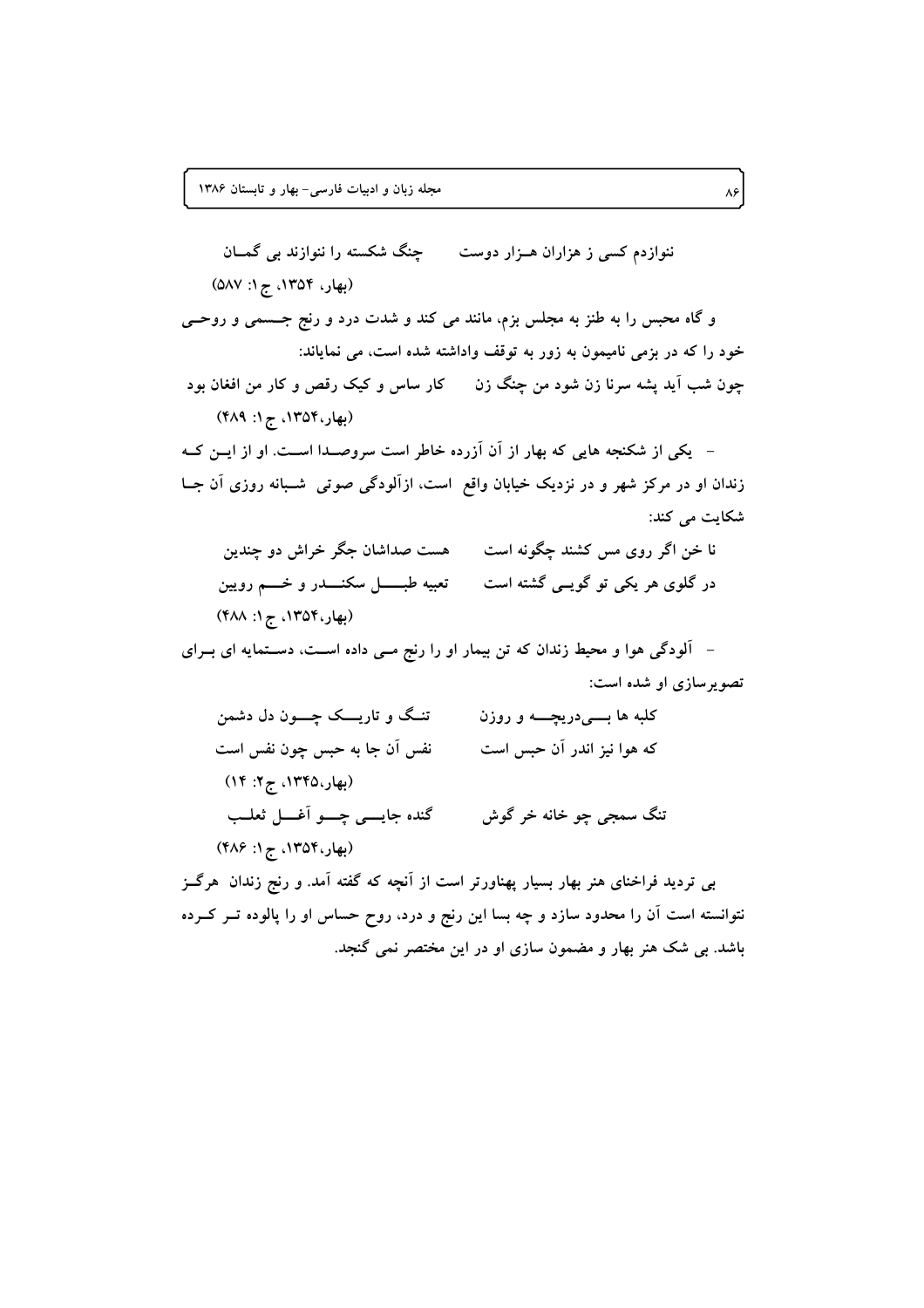بهار در بند

### نتتحه

محمد تقی ملک الشعرای بهار از شمار شاعران بندی است که رنــج جانکــاه بنــد نتوانـــسته است روح بلند او را به زنجیر کشد بلکه خلاقیت مرغ اندیشه و زبــان زیبــایش را بیــشتر کــرده است. حتی مسایل و تجربیات زندان نیز دستمایه ای برای سرودن اشعار نغزگشته، زبان و بیان او را حدت و شدت بخشیده است. خــاطرات آزادی بــا خطــرات زنــدان در شــعر او بــا هــم در آمیخته اند و کارنامه ای از آمیزش رنج و زیبایی از زندان به مخاطبان عرضه داشته اند.